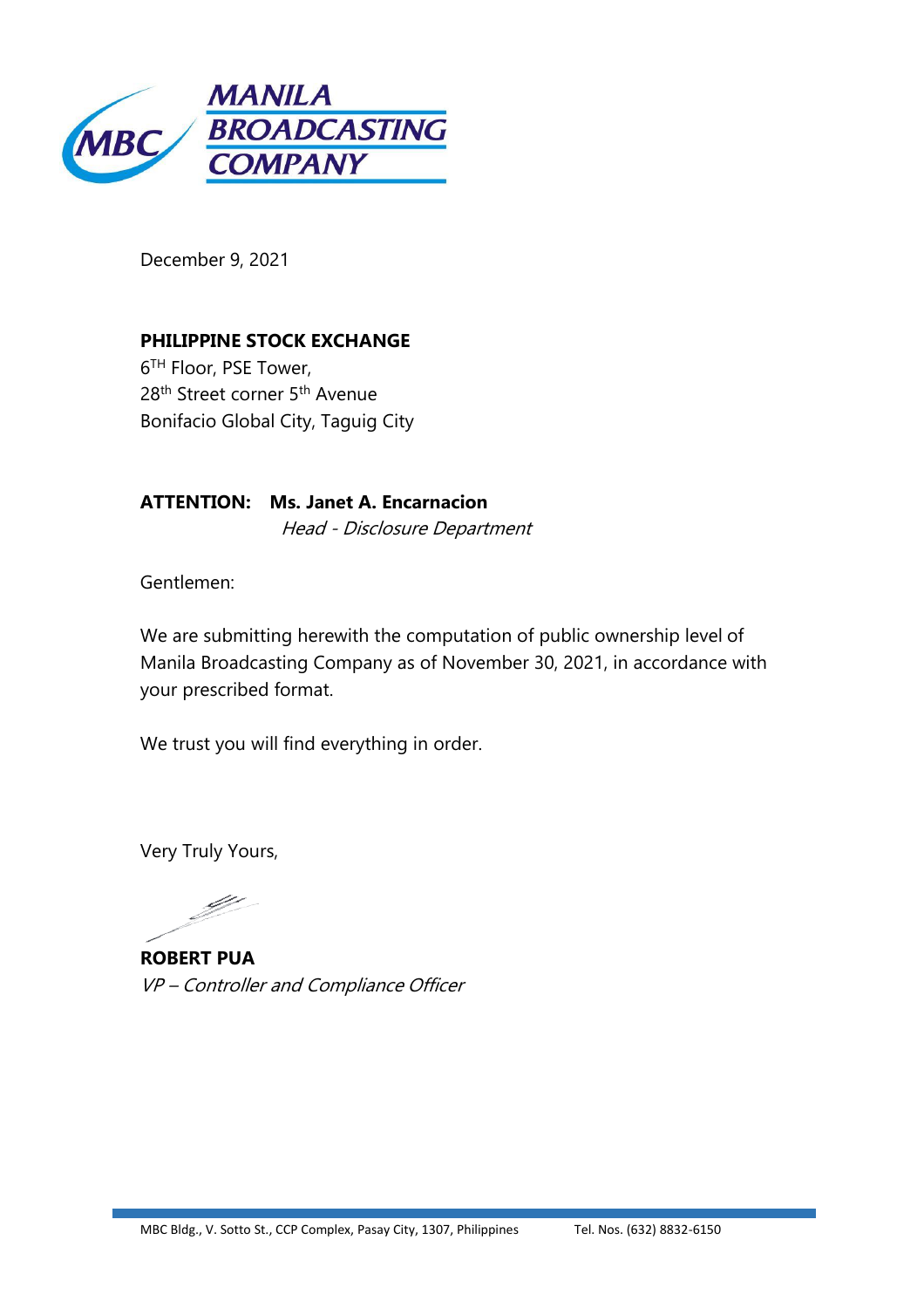## **MANILA BROADCASTING COMPANY Computation of Public Ownership as of November 30, 2021**

|                                                                 |                      |                          | <b>Number of Shares</b> |                                |
|-----------------------------------------------------------------|----------------------|--------------------------|-------------------------|--------------------------------|
| Number of Issued Shares                                         |                      | Δ                        | B                       | <b>Total</b><br>402,803,777    |
| Less: Number of Treasury Shares<br>Number of Outstanding Shares |                      |                          |                         | 120,787<br>402,682,990         |
| Less:                                                           |                      |                          |                         |                                |
|                                                                 | % to total           |                          | <b>Number of Shares</b> |                                |
| <b>DIRECTORS</b>                                                | I/O Shares           | Δ                        | B                       | Total                          |
| FEDERICO J. ELIZALDE                                            |                      |                          |                         |                                |
| Direct<br>RUPERTO S. NICDAO, JR.                                | 0.0000%              |                          |                         | 94                             |
| Direct                                                          | 0.0014%              |                          |                         | 5,530                          |
| JULIO MANUEL P. MACUJA                                          |                      |                          |                         |                                |
| Direct                                                          | 0.0000%              |                          |                         | 36                             |
| EDUARDO G. CORDOVA                                              |                      |                          |                         |                                |
| Direct                                                          | 0.0032%              |                          |                         | 12,779                         |
| JUAN M. ELIZALDE                                                |                      |                          |                         |                                |
| Direct<br><b>ROBERT PUA</b>                                     | 0.0002%              |                          |                         | 1,000                          |
| Direct                                                          | 0.0002%              |                          |                         | 1,000                          |
| <b>GEORGE T. GODUCO</b>                                         |                      |                          |                         |                                |
| Direct                                                          | 0.0002%              |                          |                         | 1,000                          |
| MARVEL K. TAN                                                   |                      |                          |                         |                                |
| Direct                                                          | 0.0000%              |                          |                         | 36                             |
| RUDOLPH STEVE E. JULARBAL                                       |                      |                          |                         |                                |
| Direct<br>Subtotal                                              | 0.0027%<br>0.0080%   | $\overline{\phantom{a}}$ | ÷.                      | 10,807<br>32,282               |
|                                                                 |                      |                          |                         |                                |
| <b>OFFICERS</b>                                                 |                      |                          |                         |                                |
| FEDERICO J. ELIZALDE                                            |                      |                          |                         | same as above                  |
| RUPERTO S. NICDAO, JR.                                          |                      |                          |                         | same as above                  |
| JULIO MANUEL P. MACUJA                                          |                      |                          |                         | same as above                  |
| EDUARDO G. CORDOVA                                              |                      |                          |                         | same as above                  |
| JUAN M. ELIZALDE<br><b>ROBERT PUA</b>                           |                      |                          |                         | same as above<br>same as above |
| RUDOLPH STEVE E. JULARBAL                                       |                      |                          |                         | same as above                  |
| ALBERT M. SONGCO                                                |                      |                          |                         |                                |
| Direct                                                          | 0.0002%              |                          |                         | 1,000                          |
| JONATHAN E. DECENA                                              |                      |                          |                         |                                |
| Direct                                                          | 0.0002%              |                          |                         | 1,000                          |
| IRVING A. LISONDRA<br>Direct                                    | 0.0002%              |                          |                         |                                |
| CARLEA C. MIRANDA                                               |                      |                          |                         | 1,000                          |
| Direct                                                          | 0.0002%              |                          |                         | 1,000                          |
| JOSE MA T. PARROCO                                              |                      |                          |                         |                                |
| Direct                                                          | 0.0003%              |                          |                         | 1,200                          |
| ELPIDIO M. MACALMA                                              |                      |                          |                         |                                |
| Direct                                                          | 0.0002%              |                          |                         | 1,000                          |
| ELLEN C. FULLIDO<br>WILFREDO H. ESPINOSA                        | 0.0000%<br>0.0000%   |                          |                         |                                |
| JOHNNY FAITH QUILING                                            | 0.0000%              |                          |                         |                                |
| Subtotal                                                        | 0.0015%              |                          |                         | 6,200.00                       |
|                                                                 |                      |                          |                         |                                |
| <b>PRINCIPAL / SUBSTANTIAL STOCKHOLDERS</b>                     |                      |                          |                         |                                |
| ELIZALDE HOLDINGS CORPORATION                                   |                      |                          |                         |                                |
| Direct<br>Indirect                                              | 34.6572%             |                          |                         | 139,558,774                    |
| (through Elizalde Land, Inc.)                                   | 21.6051%             |                          |                         | 87,000,000                     |
| (through Cebu Broadcasting Company)                             | 12.4167%             |                          |                         | 50,000,000                     |
| (through Sunshine Inns, Inc.)                                   | 2.4833%              |                          |                         | 10,000,000                     |
| (through Philippine Broadcasting Corporation)                   | 1.2417%              |                          |                         | 5,000,000                      |
| ROMULO, MABANTA, BUENAVENTURA, SAYOC                            |                      |                          |                         |                                |
| & DELOS ANGELES                                                 |                      |                          |                         |                                |
| Direct<br>Subtotal                                              | 17.3613%<br>89.7653% | ٠                        | ٠                       | 69,910,993<br>361,469,767      |
|                                                                 |                      |                          |                         |                                |
| <b>OTHERS</b>                                                   |                      |                          |                         |                                |
| Government                                                      | 0.0000%              |                          |                         |                                |
| Banks                                                           | 0.0000%              |                          |                         |                                |
| Employees                                                       | 0.0000%              |                          |                         |                                |
| Lock-up Shares                                                  | 0.0000%              | $\blacksquare$           |                         |                                |
| Subtotal                                                        | 0.0000%              |                          |                         |                                |
| <b>TOTAL</b>                                                    | 89.7749%             |                          |                         | 361,508,249                    |
| Total Number of Shares Owned by the Public                      | 10.2251%             |                          |                         | 41,174,741                     |